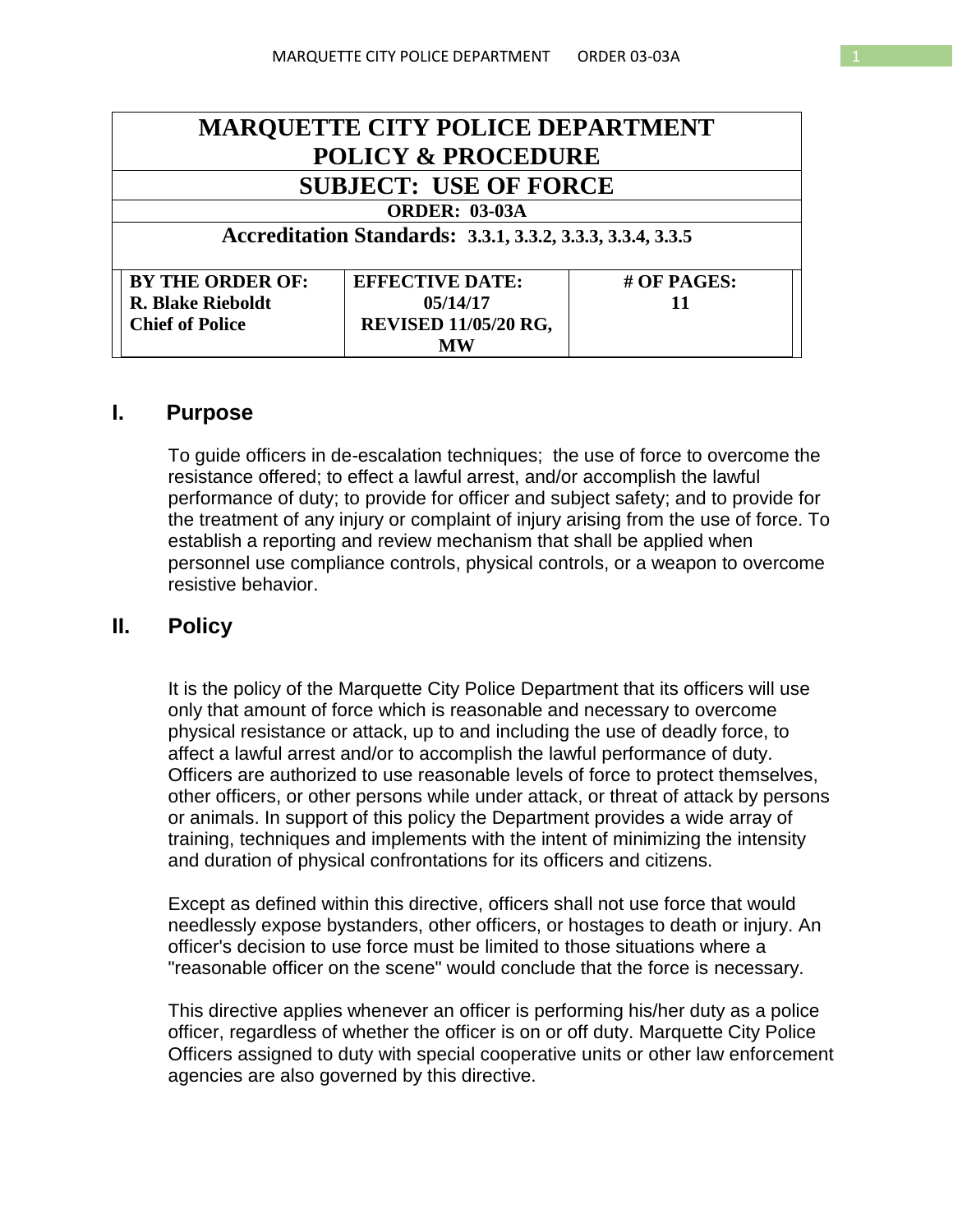### **III. Definitions**

- A. *Control*: The method/methods personnel use to direct, manage, oversee and/or restrict actions of a subject, or to protect the subject from injuring himself or others.
- B. *De-escalation*: Taking action or communicating verbally or non-verbally during a potential force encounter in an attempt to stabilize the situation and reduce the immediacy of the threat so that more time, options, and resources can be called upon to resolve the situation without the use of force or with a reduction in the force necessary. De-escalation may include the use of such techniques as command presence, advisements, warnings, verbal persuasion, and tactical repositioning.
- C. *Deadly Force*: Force used that has a reasonable probability to cause serious bodily injury or death.
- D. *Force*: The attempt to establish control through physical means, in the presence of resistance. All force is a means of control, however, control can at times be achieved without the use of physical force.
- E. *Last Resort*: Situations where certain immediate measures must be undertaken by an officer to protect human life. Force used in these situations may involve the use of techniques or weapons not covered by policy; however, they remain to be measured by "reasonable" and "necessary" use of force standards.
- F. *Less Lethal Force*: Force used that will not reasonably be expected to or have the likely potential to cause death.
- G. *Objectively Reasonable*: In determining the necessity for and appropriate level of force, officers shall evaluate each situation in light of the totality of the circumstances known to the officer at the time, including, but not limited to, the seriousness of the crime, the level of threat or resistance presented by the subject, and the danger to the officer or others.
- H. *Reactionary Gap*: A safety zone between the officer and subject which affords the officer time to react to aggression.
- I. *Resistance*: The subject's failure to comply with an officer's attempt to establish control.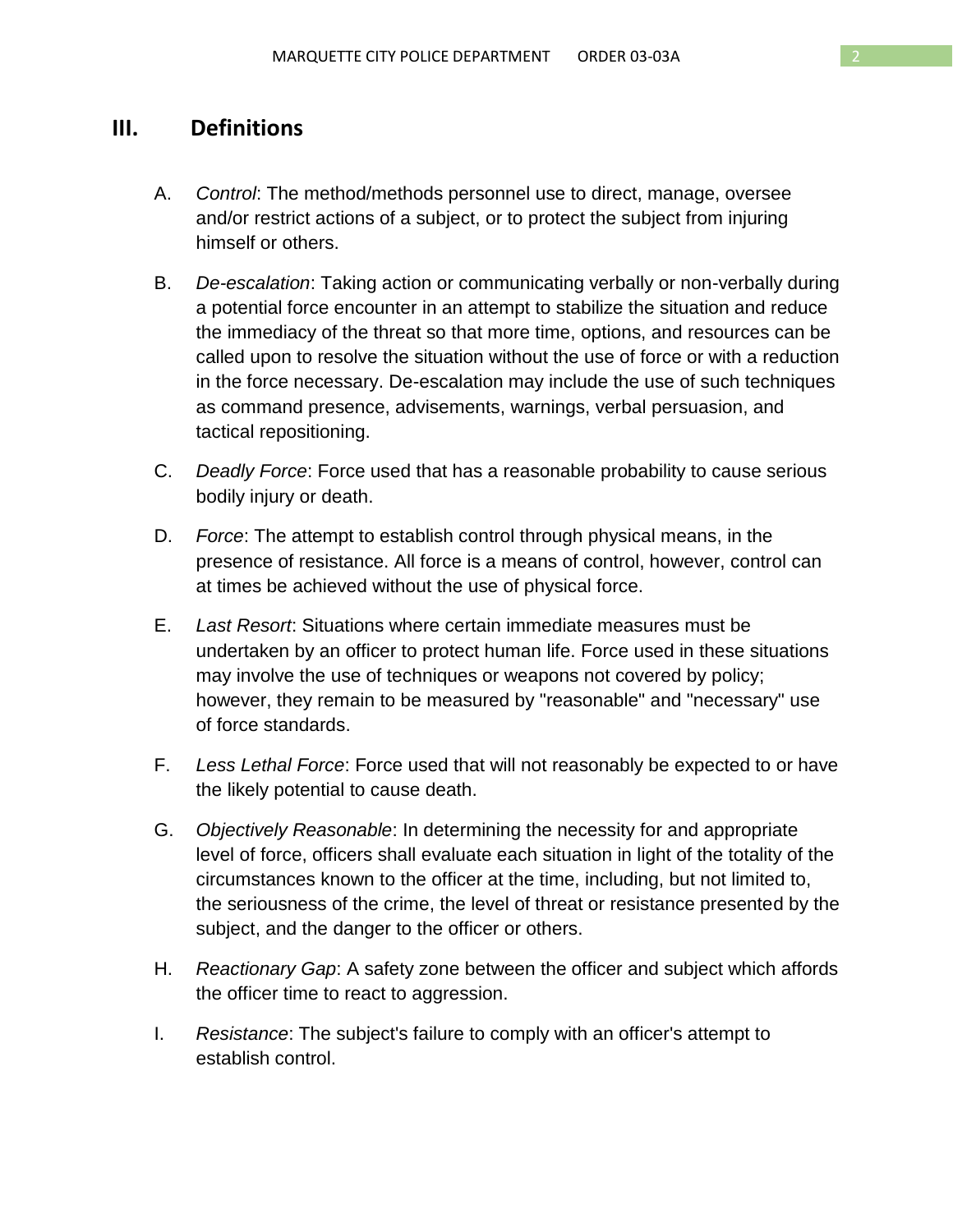- J. *Inactive Resistance*; Resistance that may include psychological intimidation and/or verbal resistance.
- K. *Passive Resistance*: Any type of resistance whereby the subject does not attempt to defeat the officer's attempt to control the subject, but still will not voluntarily comply with verbal and physical attempts to control.
- *L. Active Resistance*: resistance demonstrated by a subject(s) who physically resists by evasive movements that attempt to physically counteract or defeat an officer's attempt to detain a subject or place them in custody or threatens to physically resist by assuming an aggressive posture, and who does not comply with verbal direction.
- *M. Active Aggression:* Physical action/assaults against an officer or another person with less than deadly force.
- *N. Compliance Control*: Use of soft empty hand techniques (e.g., joint locks, pressure points, etc) to control resistance and gain compliance where the subject has not demonstrated an intent to injure or harm personnel.
- *O. Intermediate Control*: Use of less lethal weapons (e.g., baton, etc.) to control resistance.
- *P. Physical Control*: Use of hard empty hand techniques (e.g., takedowns, punches, kicks, etc.) to control resistance.
- *Q. Neck Restraint/Choke Hold*: any technique that attempts to control or disable a person by applying force or pressure against the trachea, windpipe, or neck with the purpose or intent of controlling a person's movement or rendering a person unconscious by restricting oxygen or blood flow to the head or neck.
- *R. Intervene*: To come between, either verbally or physically, to prevent or alter a result or course of events.

### **IV. Authorization for the Use of Force**

Preservation of life and the protection of the public are the cornerstones of the Marquette Police Department's Use of Force policy. Officers must recognize and respect the sanctity of life and value of all human life, and the need to treat everyone with dignity and without prejudice.

Officers are authorized to use department approved control techniques and authorized equipment for resolution of incidents, as follows: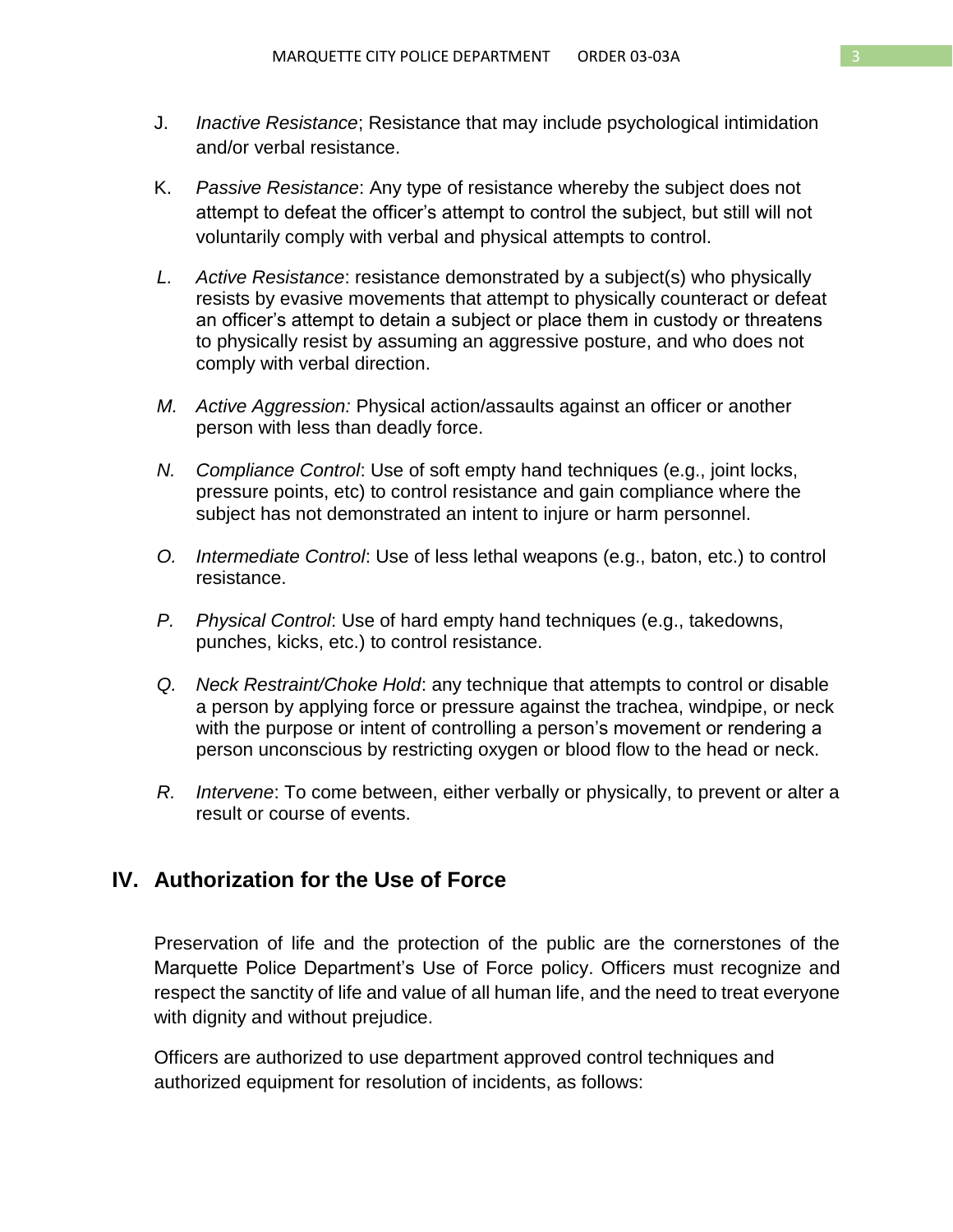- A. to stop potentially dangerous and/or unlawful behavior;
- B. to protect the officer or others from injury or death;
- C. to protect subjects from injuring themselves;
- D. in the process of effecting a lawful arrest when a subject offers resistance;
- E. to prevent escape from custody.

### **V. Use of Force Considerations**

- A. Officers will consider the use of force from two (2) perspectives; resistance and control.
- B. Officers should assess the incident to determine the level of control that is objectively reasonable for the resistance encountered. Officers should identify themselves as a police officer and attempt to gain control by means of verbal directives or commands. Subjects should be given a reasonable opportunity to comply with commands.
- C. If verbal directives or commands are ineffective, or not feasible given the circumstances of the situation, the officer may find it necessary to escalate to control methods that involve the use of physical force. If force is necessary, the officer must decide which technique(s) or authorized equipment will bring the incident under control.
- D. Variables to be considered when deciding to engage a subject and to escalate or de-escalate the level of force used include:
	- 1. Officer/Subject: size, physical abilities, tactical advantage, level of threat or resistance;
	- 2. Individual's mental state or capacity; the effects of drugs or alcohol;
	- 3. Environmental Conditions: such as close or confined areas, number of subjects in immediate vicinity;
	- 4. Nature of contact: criminal or caretaking;
	- 5. Probability of safely overcoming the resistance encountered;
	- 6. Proximity of weapons or dangerous improvised devices;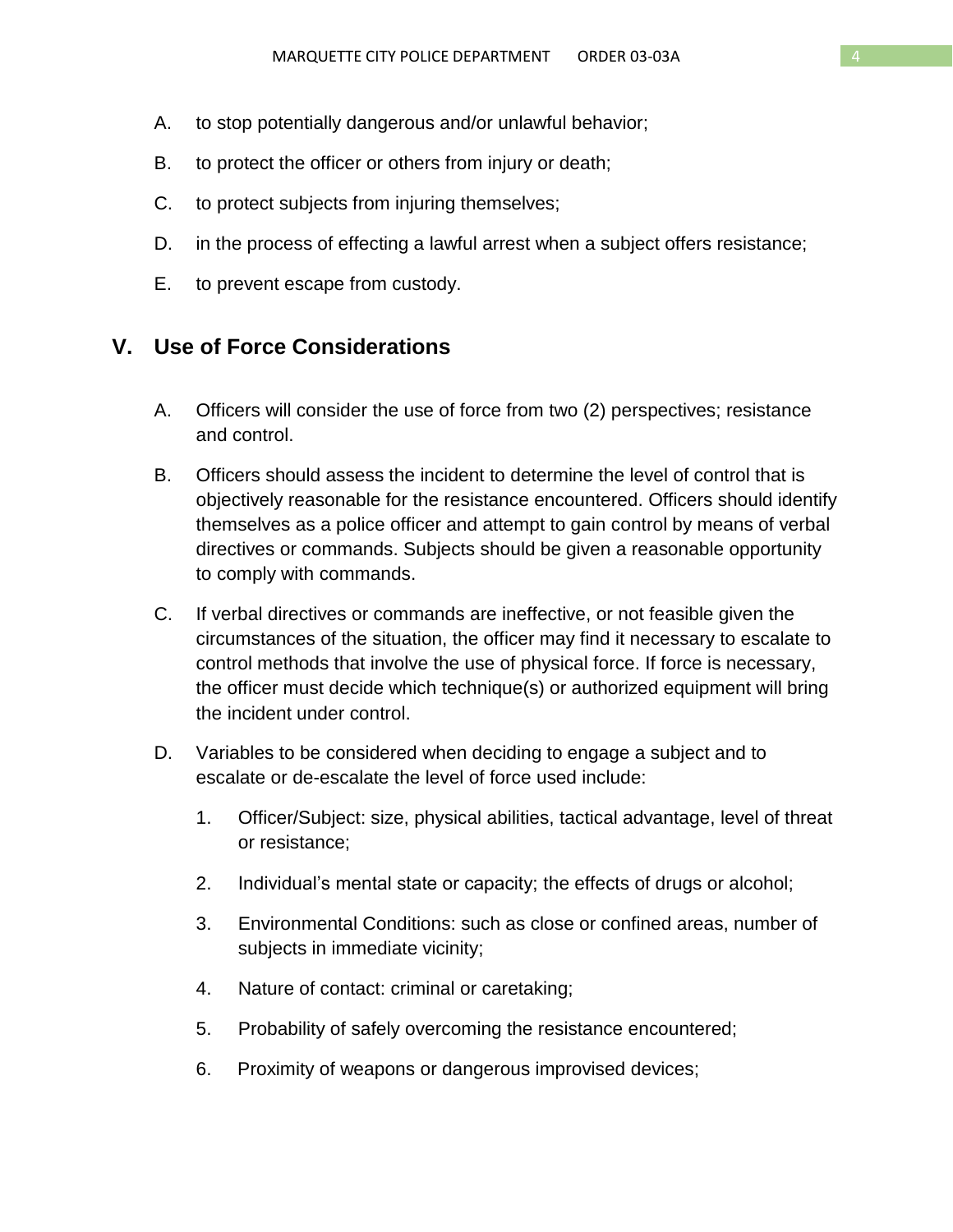- 7. Whether it is safe and appropriate to attempt to slow down or stabilize the incident.
- 8. Number of officers present, number of subjects involved, the danger to the officer or others, availability of back-up;
- 9. Reaction Time: the officer must consider that action is faster than reaction;
- 10. Reactionary Gap: safety zone between officer and subject.
- 11. The risk and reasonably foreseeable consequences of escape;
- 12. The perceived need for immediate control of the individual or a prompt resolution of the situation;
- 13. Prior contacts with the individual or awareness of any propensity of violence.

### **VI. Duty to Intervene**

- A. All sworn members of the Department must recognize and act upon the duty to intervene to prevent or stop a member or other law enforcement officer from conducting any act that is unethical, or that violates law or policy (e.g., excessive force, theft, fraud, sexual misconduct, harassment, falsifying documents, inappropriate behavior, etc.) when they have the means and opportunity to do so.
- B. Intervention may be verbal and/or physical.
- C. Personnel shall immediately notify the supervisor and submit a written incident report.
- D. After conducting a review of the circumstances, the supervisor shall submit a written report to the Chief or designee.
- E. Off duty personnel will consider the totality of the circumstances before deciding to intervene. An officer will not place themselves in a situation which would create a substantial risk of injury to the officer or others. Regardless if action is taken, an officer, without delay, will report an incident to a supervisor.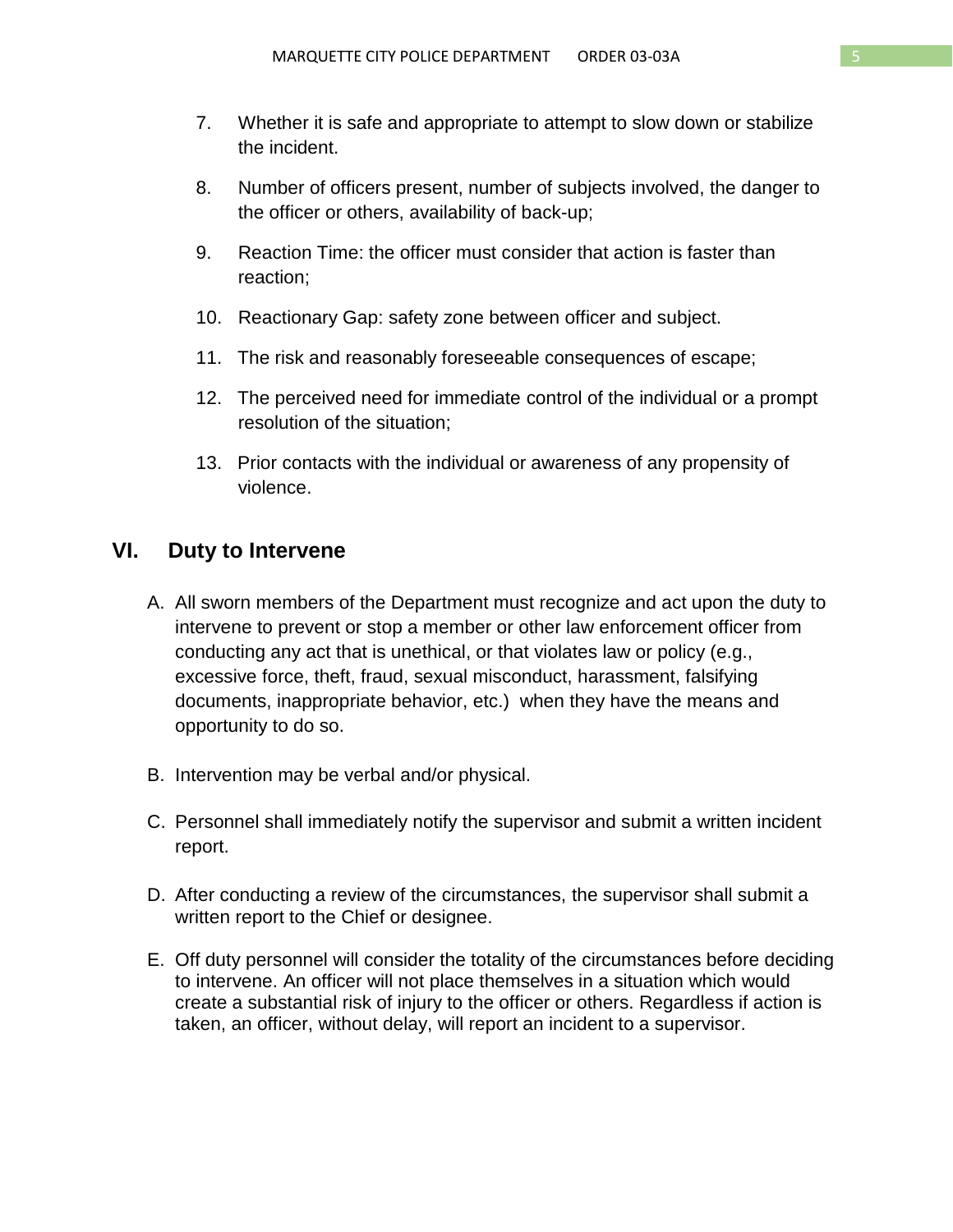## **VII. Escalation and De-Escalation in the Application of Force**

- A. Officers authorized to use weapons or force may use the level of force that is objectively reasonably necessary to accomplish a lawful objective, based on the level of resistance encountered.
- B. Escalation of force may be justified when an officer reasonably believes that the level of force being used is insufficient or unsafe to stop or control subject resistance.
- C. As the subject's resistance is overcome, the officer shall de-escalate in a safe and appropriate manner. When it is objectively reasonable that a subject is fully in law enforcement's control, then the force must terminate.
- D. Without compromising officer safety or public safety, officers shall consider de-escalation tactics as a technique to try and slow down or stabilize an incident and/or obtain additional resources, reducing the likelihood of the need for force and increasing the potential for gaining voluntary compliance. When feasible officers should focus on distance, cover or concealment to deescalate a situation. Verbal persuasion, advisements and warning should be utilized to gain voluntary compliance.
- E. Physical force shall not be used against individuals in restraints, except as objectively reasonable to prevent their escape or imminent bodily injury to the individual, the officer, or another person.

## **VIII. Deadly Force Procedures**

- A. Deadly Force is limited to:
	- 1. protect the officer or another from what is reasonably believed to be an imminent threat of death or serious bodily injury;
	- 2. prevent the escape of a subject who is fleeing from an inherently violent felony crime, and the officer has probable cause to believe that the subject poses a threat of death or serious physical injury to the officer or others.
- B. Where feasible, officers shall identify themselves and provide a verbal warning before deadly force is applied.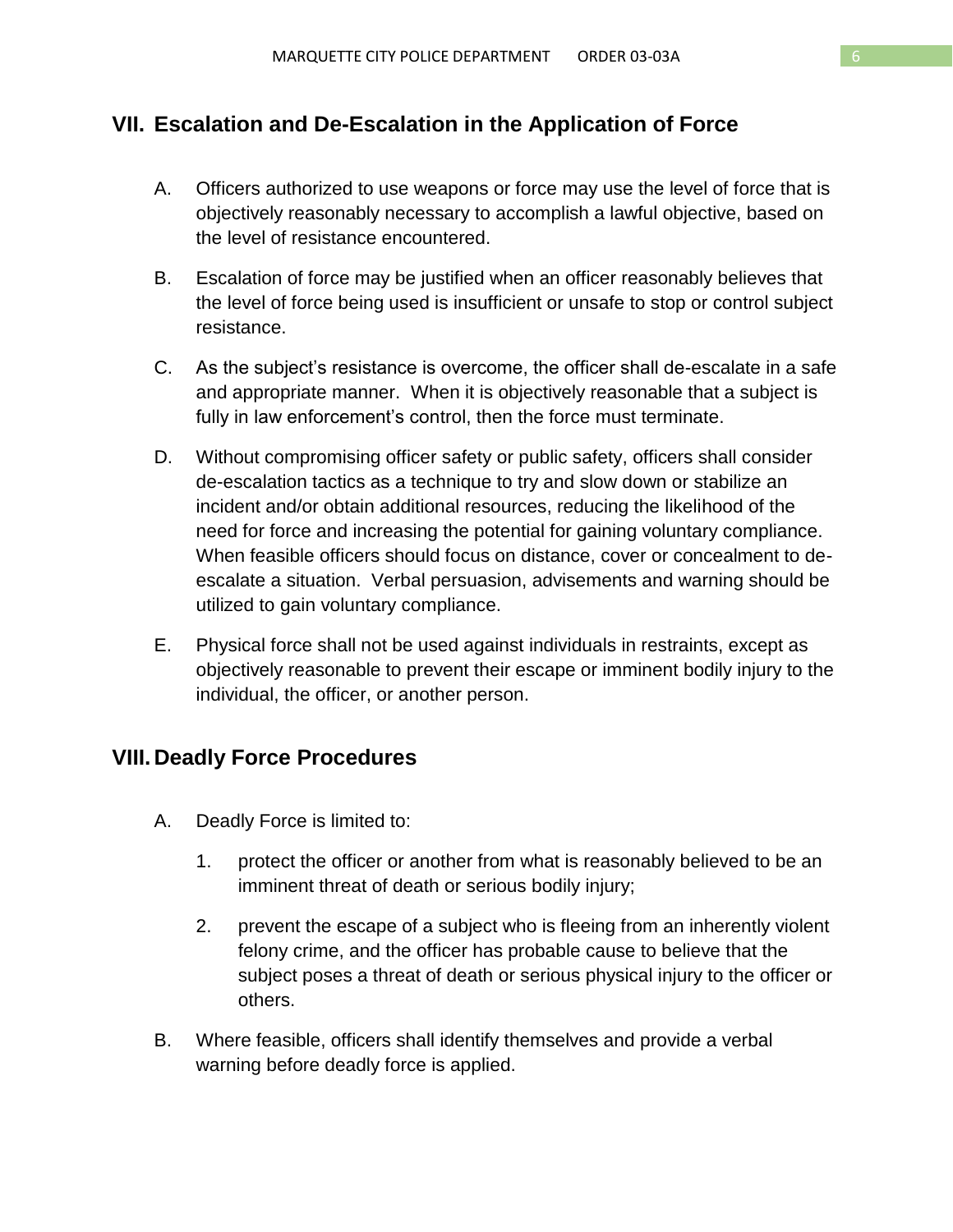- C. Deadly force should not be used against individuals whose actions are a threat only to themselves or property.
- D. Firearms may not be used to shoot at or from a moving vehicle, except as a "Last Resort" for preservation of human life. Officers shall:
	- 1. not tactically position themselves directly in front of or behind a driveroccupied, stationary vehicle;
	- 2. when possible, first attempt to move out of the path of a moving vehicle before discharging their weapon. Situations will be evaluated from a "reasonable" and "necessary" use of force standard.
- E. Warning shots are prohibited.

# **IX. Neck Restraints and Choke Holds**

A. Neck restraints and choke holds are prohibited except in last resort situations where the use of deadly force is allowed by law. Situations involving this technique will be evaluated from a "reasonable" and "necessary" use of force standard.

## **X. Motor Vehicles as Force**

Intentional collisions, partial or complete roadblocks, "boxing in", rolling roadblocks, or other similar methods, techniques, or actions may constitute the use of force and must be justifiable and in accordance with departmental guidelines. Evaluation of the tactics used will be measured by the "reasonable" and "necessary" use of force standards.

# **XI. Medical Considerations**

- A. Officers using force shall make medical treatment available when:
	- 1. The subject requests medical treatment;
	- 2. The subject complains of injury or continued pain;
	- 3. Any officer observes or suspects injury to the subject;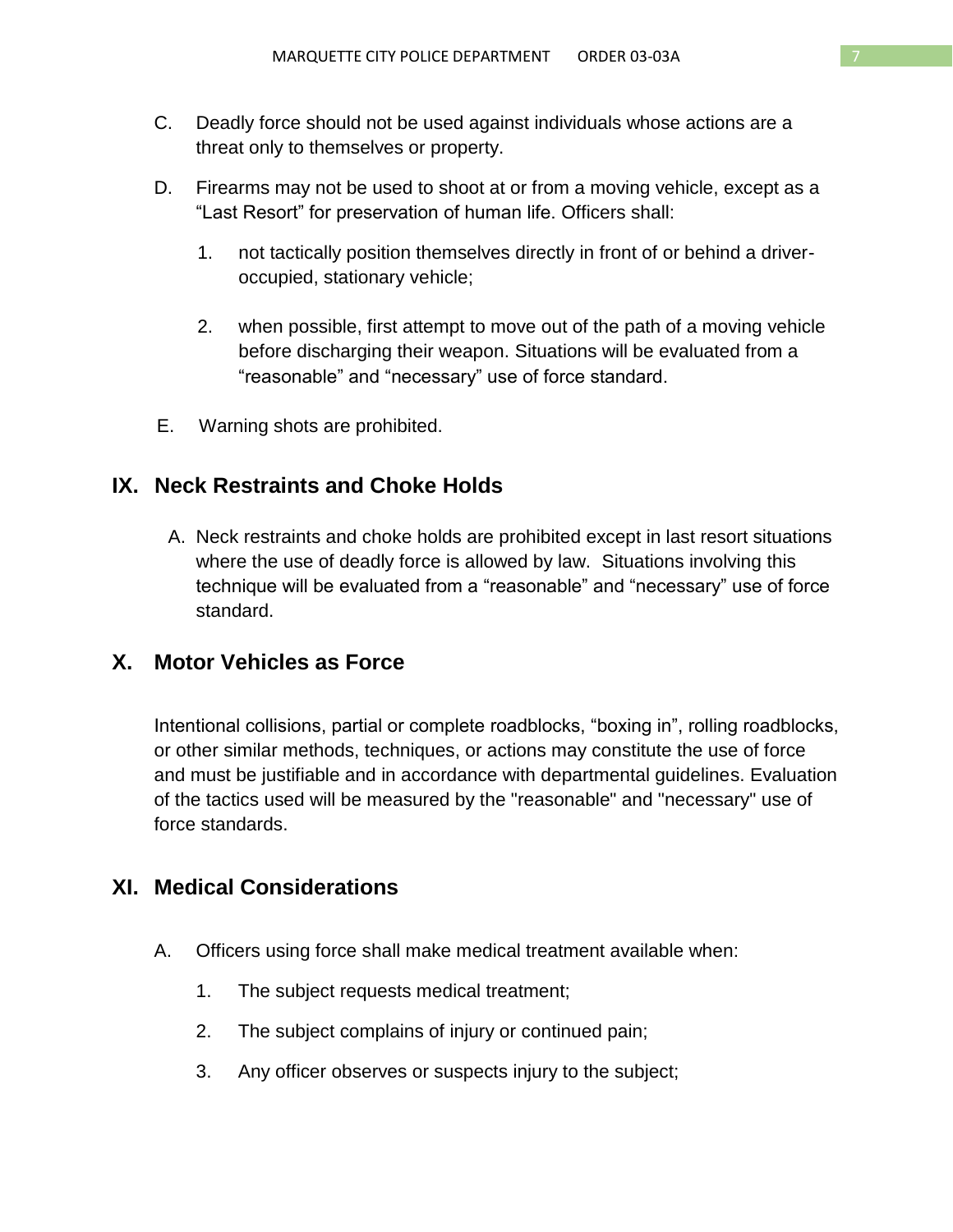- 4. The deployment of a less lethal weapon on the subject;
- 5. Directed by a supervisor or acting supervisor.
- B. When physical force is used:
	- 1. An officer shall be designated to monitor the subject;
	- 2. Subjects exhibiting signs of unusual distress shall be transported to UPHS Marquette ER for treatment.
- C. All medical treatment or the refusal of medical treatment, shall be documented, along with the nature of the injury or complaint of injury, in the incident report and the Use of Force report. In addition to the written description, documentation may include photograph, video or sketch.
- D. Medical treatment will be provided by a UPHS Marquette.
- E. Prior to removing the subject from the medical provider, officers shall receive written authorization from the attending medical authority stating the person is being released from medical care.
- F. Officers shall notify their supervisor of the incident.

## **XII. Reporting Procedure**

- A. Personnel shall submit a written incident report and the Use of Force Report Form to the on-duty supervisor, on-call supervisor in the absence of an onduty supervisor, as soon as practical, whenever they:
	- 1. Discharge a firearm or CED, intentional or unintentional, except during authorized training, dispatching a wounded animal, or off-duty recreational use.
	- 2. Take any law enforcement action, while either on or off duty, which results in an injury, complaint of an injury, or the death of another person.
	- 3. Apply force using a deadly or less lethal weapon.
	- 4. Apply a control technique at or above the level of compliance controls.
- B. The supervisor will review all incidents in which personnel uses force to control subject resistance.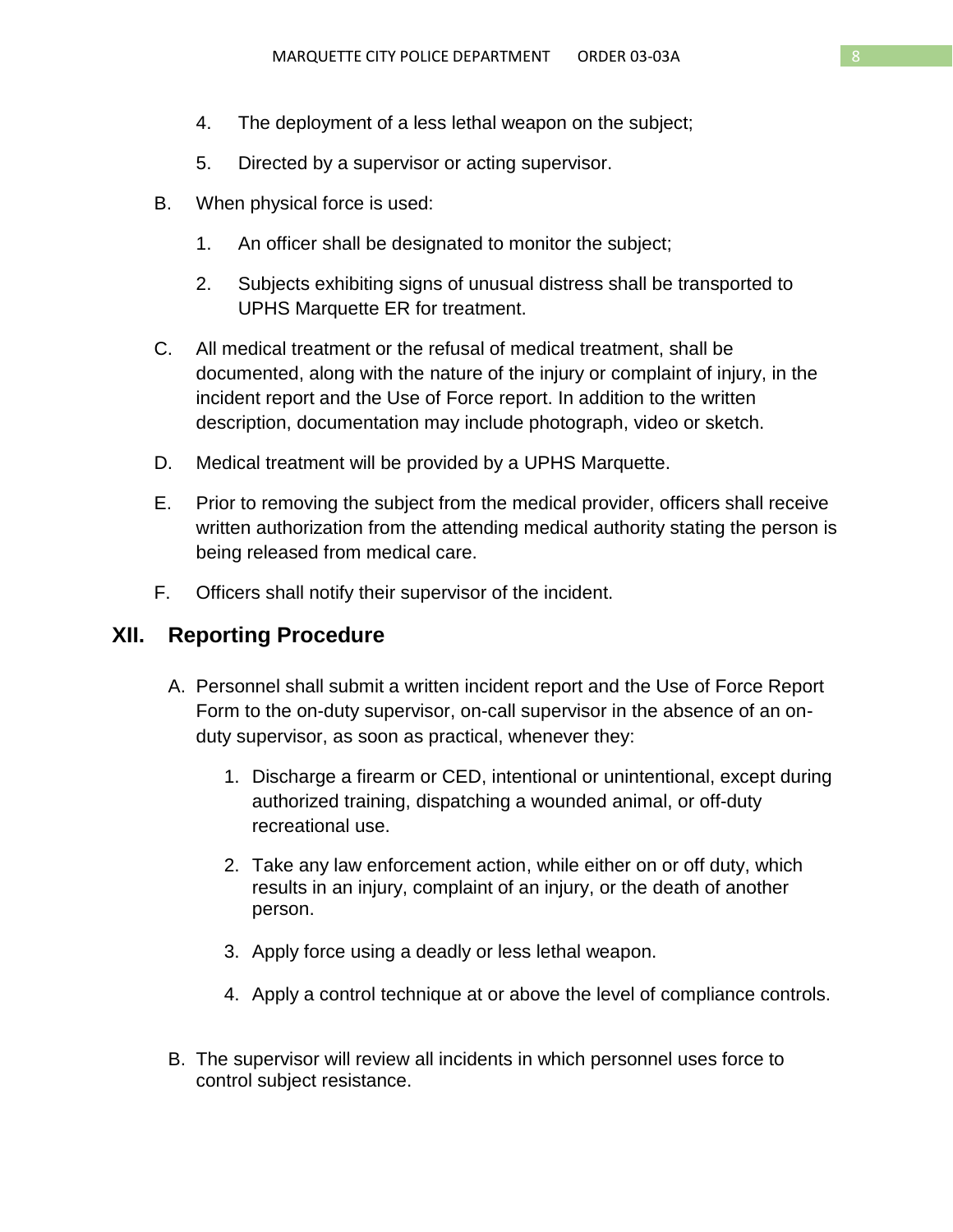C. After conducting a review of the circumstances surrounding the use of force, the supervisor shall sign and approve it, re-assign it back to the submitting officer for additional information, or investigate the incident further if deemed appropriate.

### **XIII. Post Firearm Discharge Procedure**

Whenever any firearm is discharged for law enforcement purposes, except during training:

- A. Personnel shall verbally notify the on-duty supervisor or on-call supervisor as soon as time and circumstances permit.
- B. The personnel who discharged a firearm shall file a written report of the incident by the end of the tour of duty, as established by the Department, or as soon as reasonably possible unless otherwise authorized by the Chief or designee.
- C. If the personnel who discharged a firearm is hospitalized or fatally injured and incapable of filing the report as required above, the supervisor is responsible for filing as complete a report as possible pending further departmental investigation.

## **XIV. Death or Serious Injury of a Person**

- A. The Department's response should be as outlined in the Critical Incident policy, located elsewhere in this manual.
- B. The Chief shall be notified of the incident by the supervisor in charge, as soon as practical.
- C. Any employee, whose action(s) or use of force in an official capacity results in death or serious injury shall be relieved of duty by the Chief or designee, and placed on administrative leave pending a documented meaningful review and investigation.
	- 1. While on administrative leave, personnel shall remain available and in communication with the Chief or designee.
	- 2. The Chief may reinstate personnel to administrative duty during the investigation of the incident, or
	- 3. The Chief may fully reinstate personnel when the Chief determines the personnel were acting in a reasonable manner based upon the totality of the circumstances.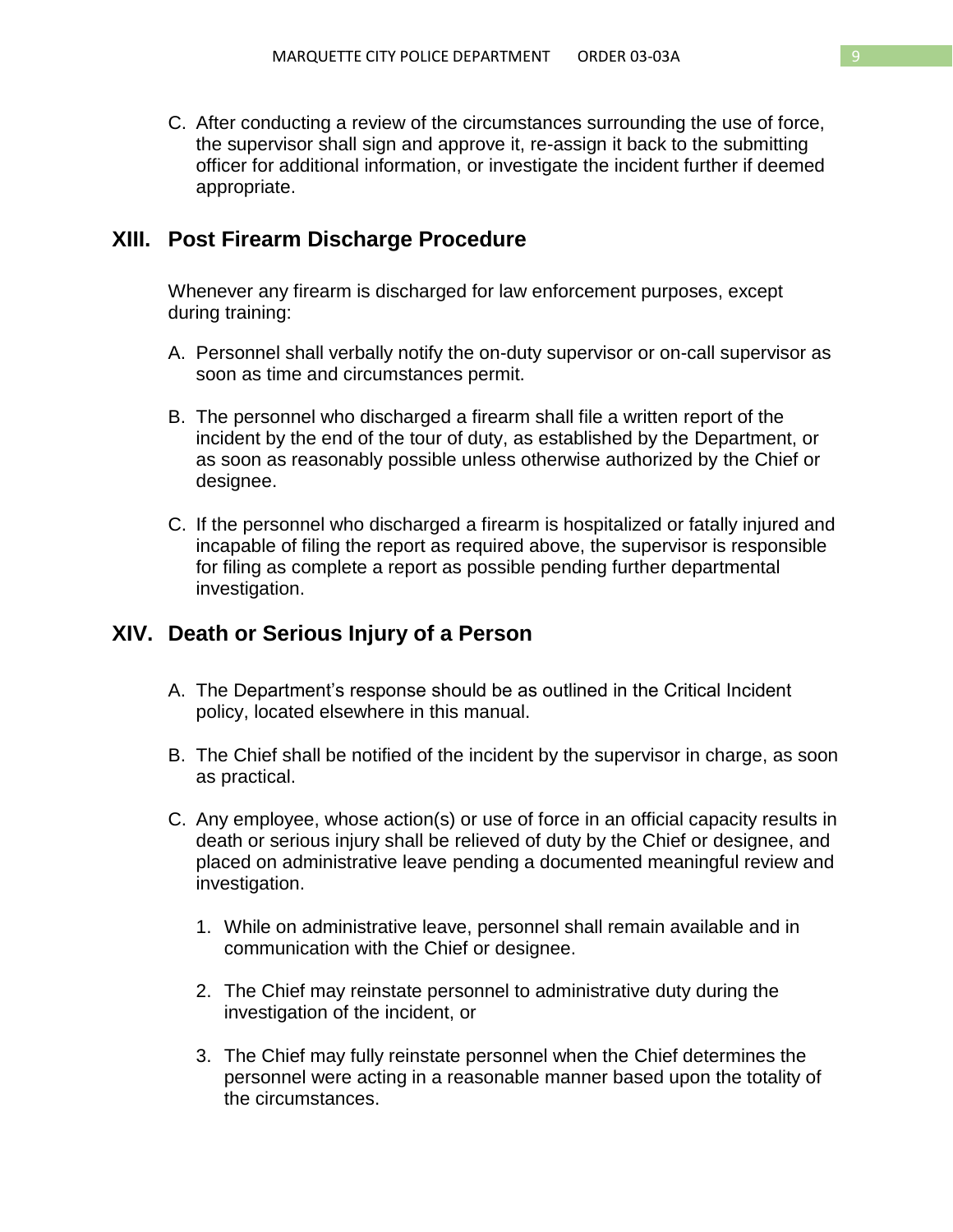- D. The involved personnel shall turn over the weapon(s) used, if any, in the incident to the first available supervisor.The Chief may provide the personnel with a replacement weapon.
- E. Personnel shall provide reports of the incident.
- F. Such incidents shall be investigated by persons designated by the Chief. Consideration shall be given to having an outside law enforcement agency investigate incidents involving the discharge of a firearm by Department personnel.

### **XV. Incident Review**

- A. A documented, meaningful review will be conducted as soon as reasonably possible by the on-duty supervisor after each use force incident.
- B. The review shall consist of an examination of the circumstances surrounding the incident and the reasonableness of the use of force. The documented meaningful review is to determine whether policy, training, equipment or disciplinary issues need to be addressed.
- C. Annually, the Chief or a designee shall conduct an analysis of the previous year's use of force incidents to determine if there are any policy concerns, training issues, or individual personnel issues. This analysis will be documented in a summary of all use of force incidents and a written annual analysis of all use of force incidents in the aggregate.

## **XVI. National Use of Force Data Collection**

The Department will report monthly to the DOJ/FBI National Use-of-Force Data Collection program.

#### **XVII. Compliance**

Violations of this policy, or portions thereof, may result in disciplinary action.